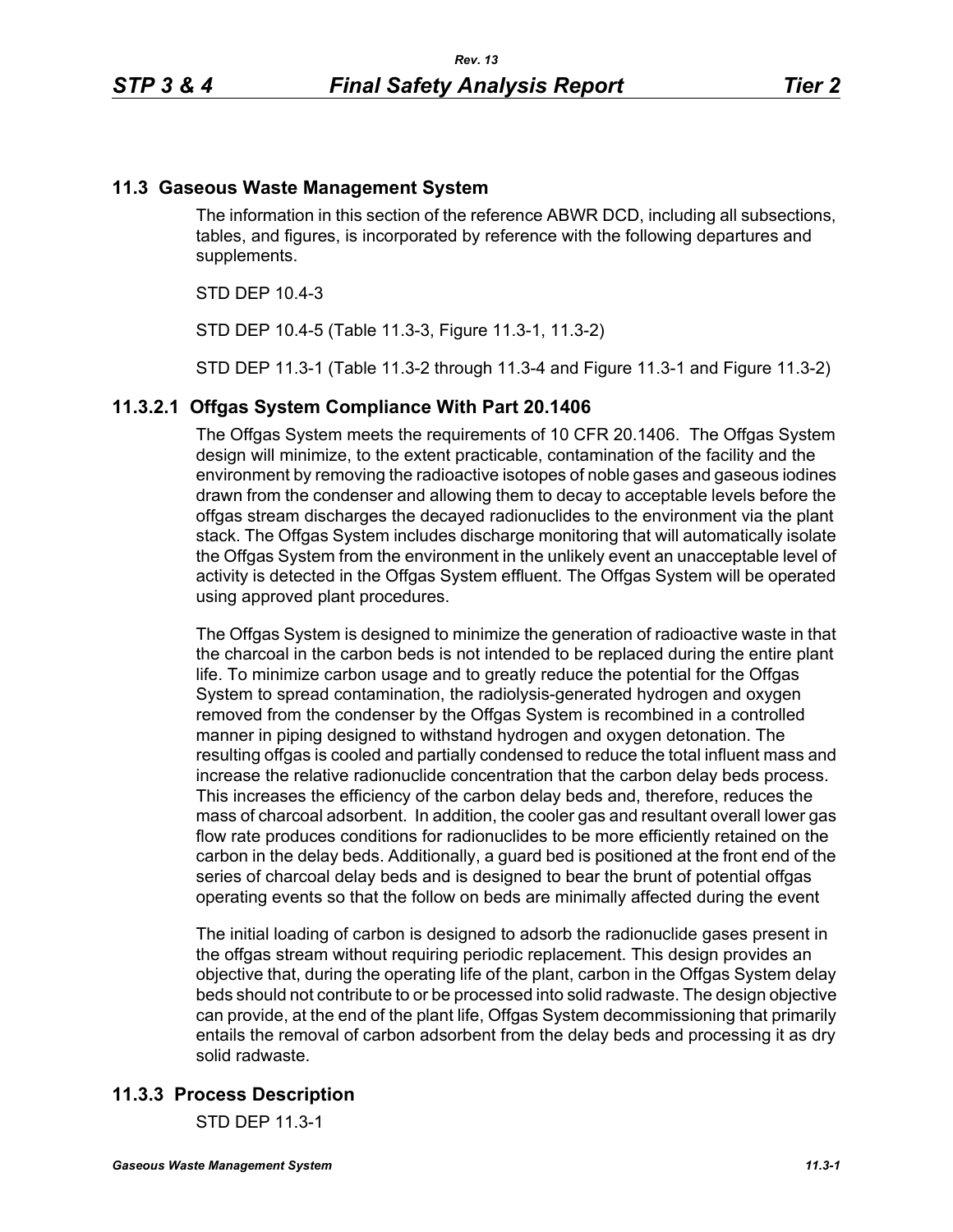## **11.3.3.1 Process Functions**

STD DEP 10.4-5

*Major process functions of the Offgas System include the following:*

- *(1) Dilution of air ejector offgas with steam to less than 4% hydrogen by volume*
- *(2) Recombination of radiolytic hydrogen and oxygen into water to reduce the gas volume to be treated and the explosion potential in downstream process components*
- *(3) Two-stage condensation of bulk water vapor first using condensate*Turbine Building Cooling Water (TCW) *and then chilled water as the coolant reducing the gaseous waste stream temperature to 18*10°*C or less*
- *(4) Dynamic adsorption of krypton and xenon isotopes on charcoal at about 38*25°*C*
- *(5) Filtration of offgas*
- *(6) Monitoring of offgas radioactivity levels and hydrogen gas concentration*
- *(7) Release of processed offgas to the atmosphere*
- *(8) Discharge of liquids to the main condenser and radwaste systems*

*Major process functions of the ventilation systems are described in Section 9.4.*

## **11.3.3.2 Process Equipment**

*Major process equipment of the Offgas System consists of the following:*

- *(1) Process piping starting from the final steam dilution jets (SJAE) of the main condenser evacuation system*Main Condenser Evacuation System (not a part of the Offgas System)
- *(2) Integral recombiners,*Recombiner trains which include *includinga Preheater section, a Recombiner section, and a Condenser section*per train
- *(3) Cooler-condensers*
- *(4) Activated charcoal adsorbers*
- *(5) High efficiency particulate air (HEPA) filter*
- *(6) Monitoring instrumentation*
- *(7) Process instrumentation and controls*
- *(8) Offgas Evacuation System*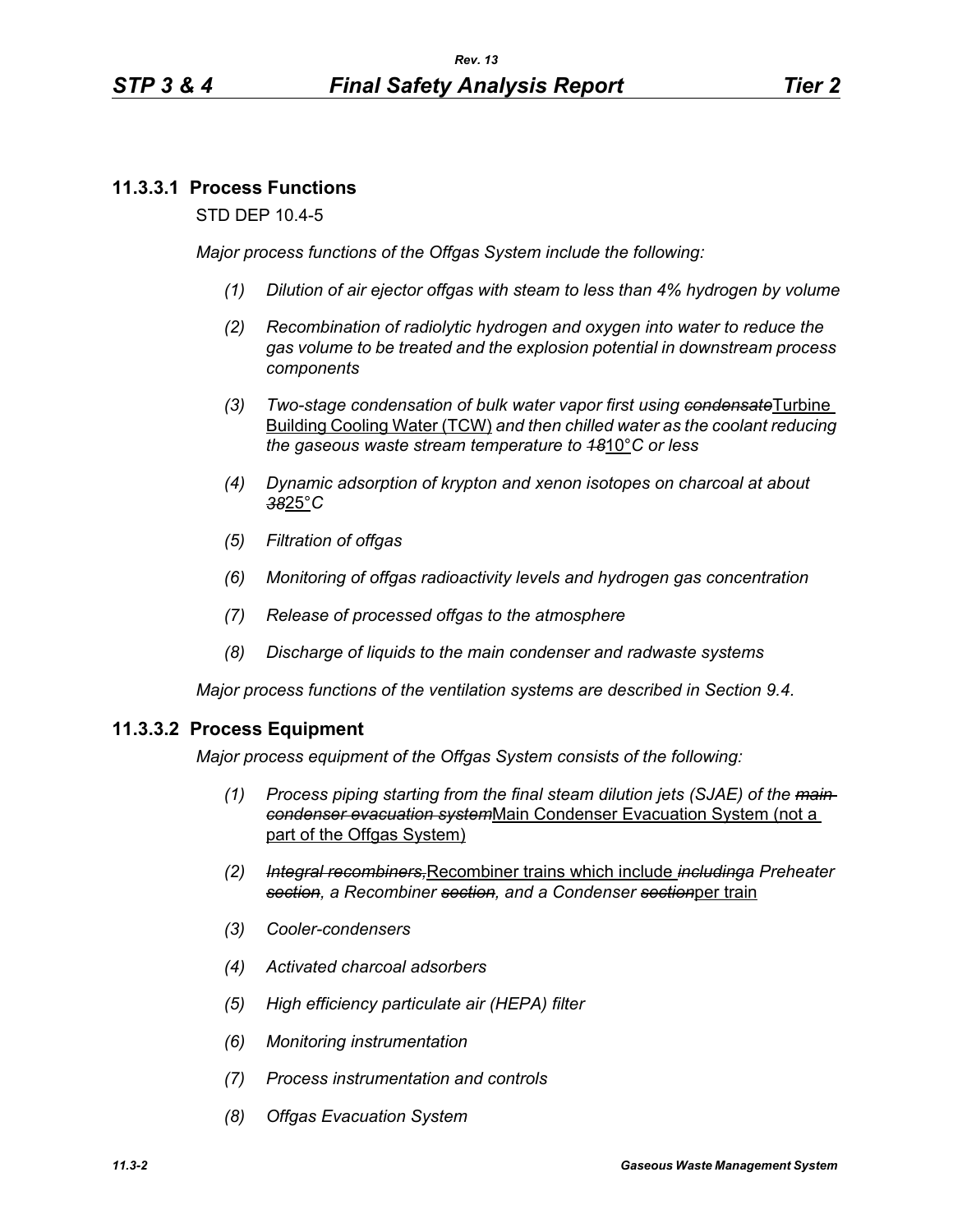*Major process equipment of the ventilation systems are described in Section 9.4.*

## **11.3.3.3 Process Facility**

STD DEP 10.4-5

STD DEP 11.3-1

*Reactor condensate*Turbine Building Cooling Water (TCW) *is used as the coolant for the offgas condensers. In this capacity:*

- *(1) The temperature of condensate*coolant *supplied to the offgas condenser should not exceed 56.6°C during periods of normal operation nor 43°C during periods of startup (main condenser evacuation) operation.*
- *(2) The pressure of condensate*coolant *supplied to the offgas condenser should not exceed the design pressure of the condenser.*
- *(3) Reactor condensate*TCW *isolation valves should be normally open to both recombiner condensers.*

*If any of these conditions cannot be met with reactor condensate, the coolant should be supplied by a closed cooling water system of reliability and quality equal to that of reactor condensate.*

*The gaseous waste stream is then cooled to 18*10 °*C or less in the cooler condenser. Chilled water (7 °C) is used from the HNCW System (Subsection 9.2.12). The cooler condenser is located immediately above the offgas condenser and is designed to remove any condensed moisture from the gaseous waste stream. The condensed moisture drains into the offgas condenser where it is sent to the main condenser.*

*The gaseous waste stream is heated to approximately 38*25 *°C by ambient heating in the charcoal vault.*

#### **11.3.4.2 Process Design**

STD DEP 11.3-1

*Primary design requirements and the process data for startup and normal operating conditions are shown on the process flow diagram (PFD) (Figure 11.3-1) and the piping and instrument diagram (P&ID) (Figure 11.3-2). The Offgas System instrument setpoints are given in Table 11.3-4.*

*A flow meter is provided to measure the dilution steam flow to the last-stage air ejectors. If the dilution steam flow falls below a specified value, the process offgas line suction valve between the main condenser and SJAE closes automatically. The event is alarmed in the main control room. The valve will remain closed until proper steam flow has been established. A high dilution steam flow above a specified value also*  alarms in the main control ream-room. This flow meter is shown on Figure 10.4.1.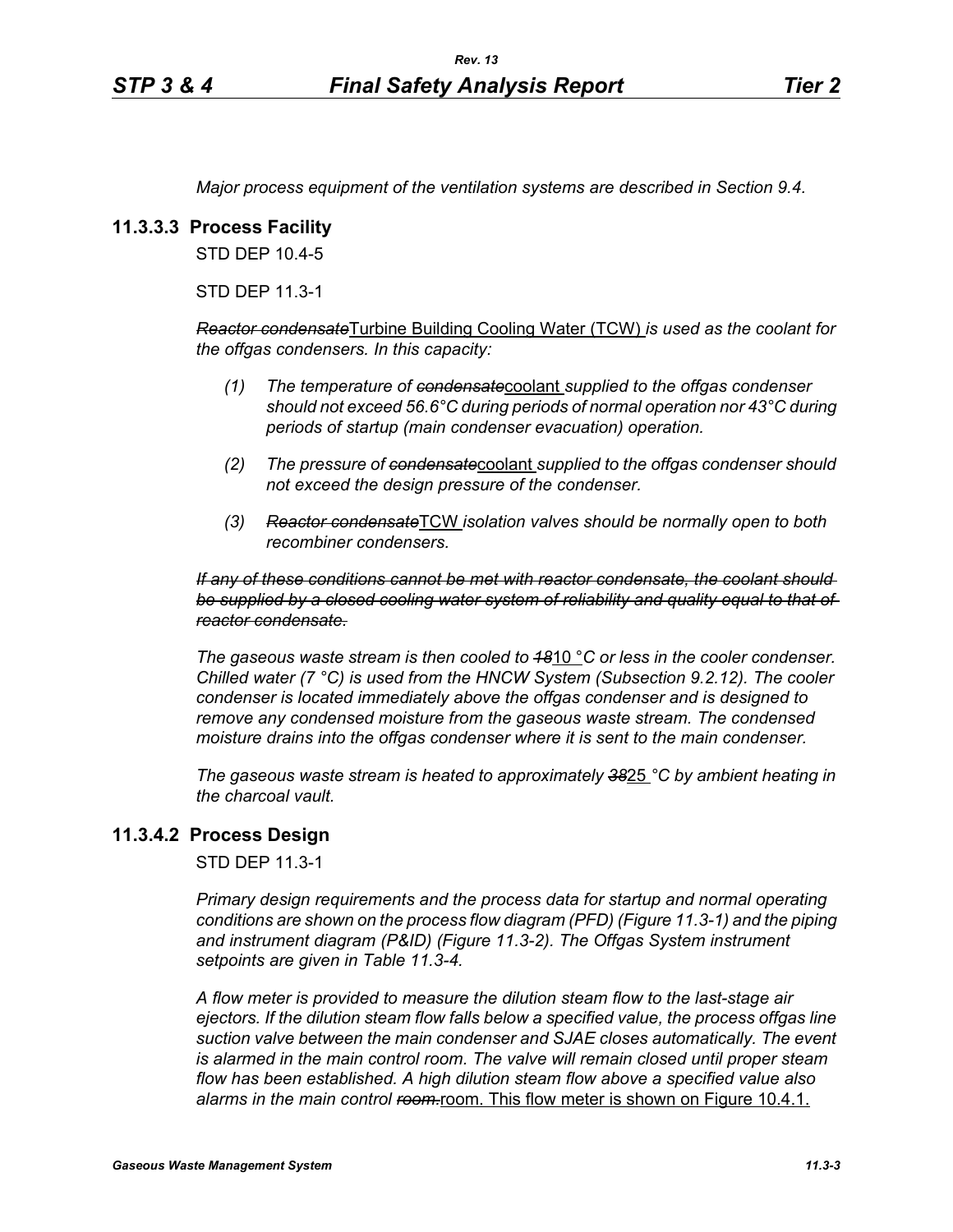*The SJAE provides superheated steam at the inlet to the preheaters. The driving steam (dilution steam) to the SJAEs is nuclear steam or steam of nuclear quality. Nuclear quality steam is defined as steam having impurities in concentrations not exceeding that of nuclear steam.*

*Recombiner preheaters*Preheaters *preheat gases to about 177*150 *°C for efficient catalytic recombiner operation and to ensure the absence of liquid water, which suppresses the activity of the recombiner catalyst. Maximum preheater temperature does not exceed 210*170*°C should gas flow be reduced or stopped. This is accomplished by using a maximum steam pressure of 1.72*0.96 *MPa, saturated. At startup, steam at this pressure is available before the process offgas is routed through the preheater to the recombiner catalyst. Electrical preheaters directly exposed to the offgas are not allowed. Each preheater connects to an independent final stage air ejector to permit separate steam heating of both recombiners during startup or drying one recombiner while the other is in operation. Preheater steam flow quantities are shown on the PFD. Preheater steam is nuclear steam*nuclear quality steam for *reliability. The preheater is sized to handle a dilution steam load of 115% of that shown on the PFD in addition to allowing for 5% plugged tubes.*

## **11.3.4.2.3 Condensing**

*The offgas condensers cool the recombiner effluent gas to a maximum temperature of 68 °C for normal operation and 57 °C for startup operation. The condenser includes baffles to reduce moisture entrainment in the offgas. The unit is sized to handle a dilution steam load of 115% of that shown on the PFD, in addition to allowing for 5% plugged tubes. The drain is capable of draining the entire process*collected *condensate, including the 15% excess plus 9 m 3 /h, from the unit at both startup and normal operating conditions, taking into account the possibility of condensate flashing in the return line to the main condenser. The drain also incorporates a flow element so that higher flows due to tube leakage can be easily identified. The drain is a passive loop seal with a block valve operable from the main control room.* 

*The gaseous waste stream is then cooled to 18*10 *°C or less in the cooler condenser. The cooler condenser is designed to remove any condensed moisture by draining it to the offgas condenser.*

## **11.3.4.2.4 Adsorption**

*The activated charcoal uses "arbitrary" adsorption coefficient Karb values for krypton and xenon at 25 °C of at least 60 and 1170 cm3 /g, respectively (cm3 defined at 0*25*°C, and1.0 atmosphere* and 0% humidity). *Separate Karb laboratory determinations of krypton and xenon are made for each manufacturer's lot unless the manufacturer can supply proof convincing to the purchaser that other lots of the same production run immediately adjacent to the lot rested*tested *are equivalent to the lot tested with respect to krypton and xenon adsorption. Other adsorption tests (e.g., dynamic coefficients) may be acceptable, provided their equivalence to Karb tests for this purpose can be demonstrated. Charcoal particle size is 8-16 mesh (USS) with less than 0.5% under 20 mesh. Moisture content is less than 2% by weight. Ignition temperature will be above*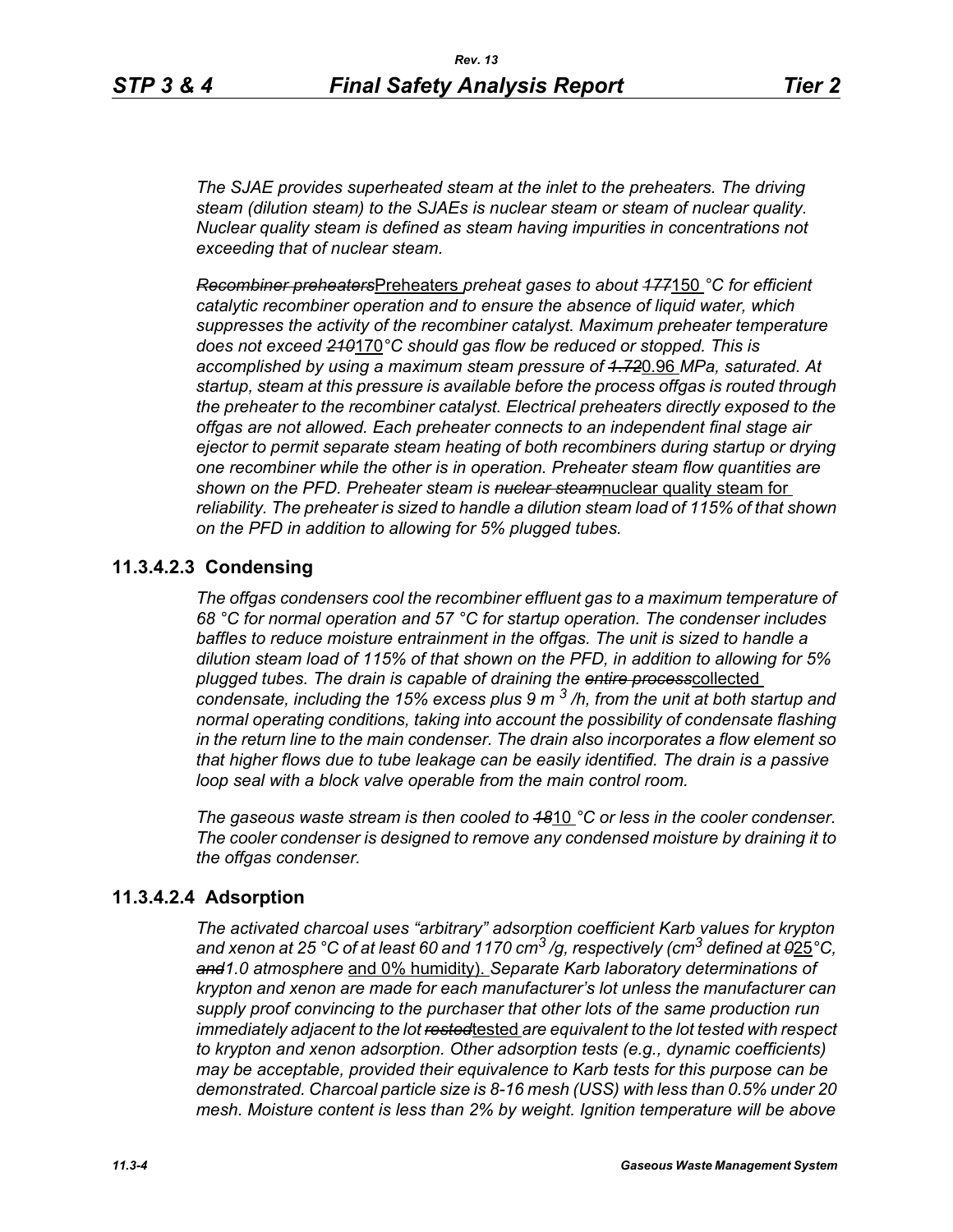*150 °C in air. Properties of activated charcoal used in the adsorber vessels are an optimization of the following:*

## **11.3.4.2.5 Filtration**

*The filter assembly contains a single high efficiency water-resistant filter element capable of removing at least 99.97% of 0.3 micrometer particles, as tested at the factory with mono-dispersed dioctylphthalate (DOP) smoke. The initial flow resistance of the filter does not exceed 2.54 cm water gauge (WG) at a water saturated air flow of 425*96.4 *m3 /h. An upstream demister pad is not required in the filter assembly. The filter is capable of operating under 100% relative humidity conditions.*

## **11.3.4.2.8 Charcoal Vault Temperature**

*The charcoal adsorber vault air conditioning system is controlled at any selected temperature within a range of 29*23 *°C to 41*31 *°C. The temperature of the vault is maintained as indicated in Subsection 11.3.4.3.13.*

STP DEP 10.4-3

## **11.3.4.2.9 Rangeability**

STP DEP 10.4-3

STP DEP 11.3-1

*In addition, the process can mechanically accommodate a startup high air flow as shown on the Process Data Sheet upon initiation of the steam jet air ejectors. This startup air flow results from evacuation of the turbine condensing equipment while the reactor is in the range of about 3 to 7% of rated power.*

*The process can accommodate reactor operation from 0 to 100% of full power (full power is defined as the Normal Operating Case shown on the PFD). In normal operation, radiolytic gas production varies linearly with thermal power. The process can accommodate an air flow at 10 to 425*96.4 *m3 /h for the full range of reactor power operation.*

## **11.3.4.3 Mechanical Design**

STD DEP 11.3-1

## **11.3.4.3.3 Equipment Room Ventilation Control**

*The equipment rooms are under positive ventilation control. Environmental conditions are maintained within the following ranges:*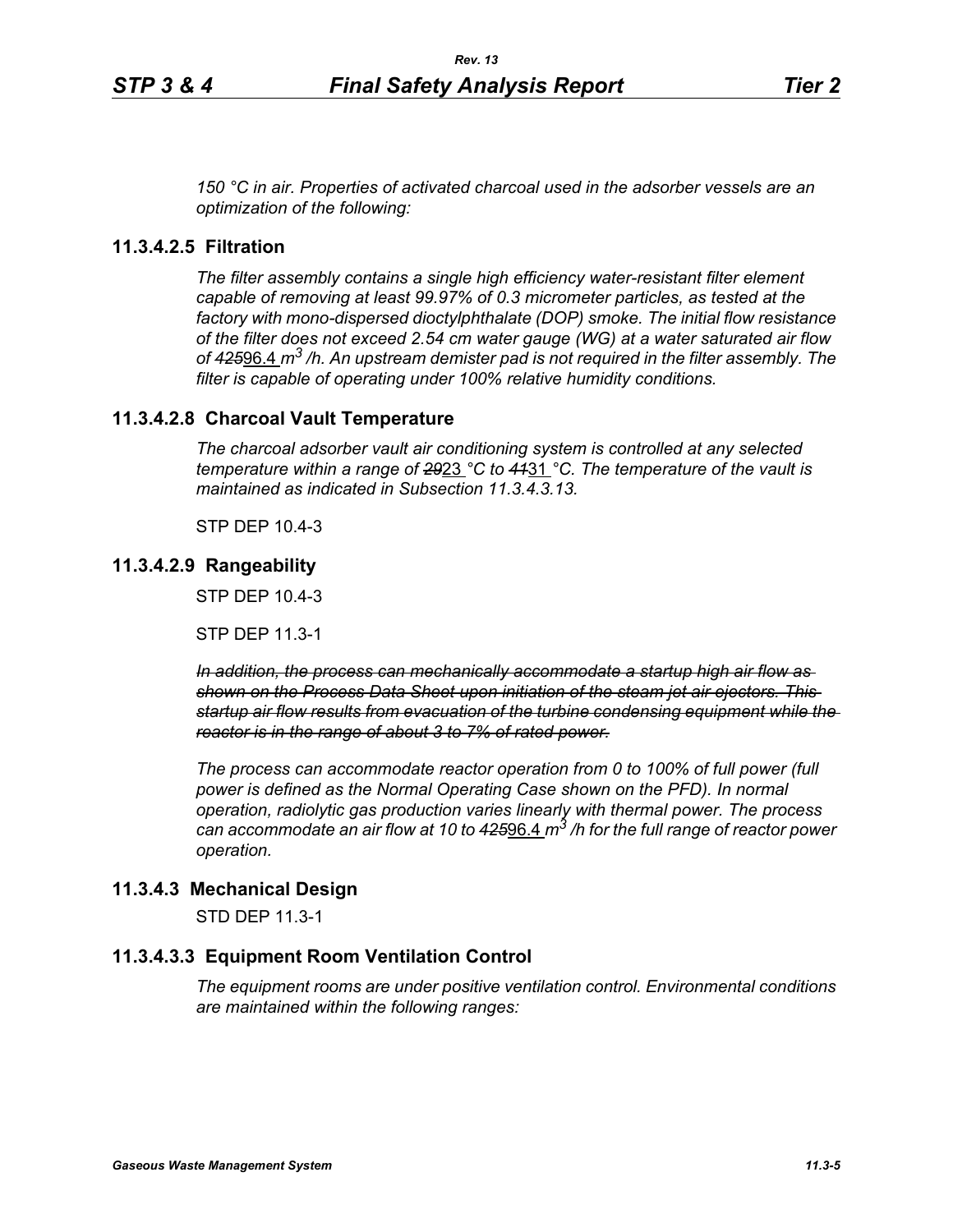| <b>Area</b>                                     | <b>Pressure (static)</b><br>cm water gauge) | Temp $(^{\circ}C)$                     | <b>Relative</b><br>Humidity (%) | <b>Air Turnover Rate</b><br>(room air changes) |
|-------------------------------------------------|---------------------------------------------|----------------------------------------|---------------------------------|------------------------------------------------|
| Offgas Bldg. Area,<br>except Equipment<br>Cells | $0.0 \text{ to } -0.63$                     | 4.4 Min<br>21 normal<br>40 Max         | 20 Min<br>40 normal<br>90 Max   | 3/h                                            |
| Charcoal Vault                                  | $-0.63$ to $-1.26$                          | 4.423 Min<br>3525 normal<br>65.631 Max | 20 Min<br>40 normal<br>70 Max   | 3/h                                            |
| Other offgas<br><b>Equipment Cells</b>          | $-0.63$ to $-1.26$                          | 4.4 Min<br>21 normal<br>48.9 Max       | 20 Min<br>40 normal<br>90 Max   | 3/h                                            |

#### **11.3.4.3.7 Valves**

*(2) A valve having a double stem seal and lantern ring type bonnet, with Grafoil or equivalent packing with the lantern ring leakoff connection pressurized with nitrogen or air form*from *an oil-free compressor to a pressure exceeding the normal system operating pressure. The pressurization line includes a flow indicating device mounted on the valve (such as a purge gas rotameter Schutte and Koerting Type 1875-V or equivalent) with a scale in the 0.5 to 1.0 cm3/s (at standard atmosphere) range, direct reading.*

## **11.3.4.3.11 Recombiners**

*The recombiners are mounted with the gas inlet at the bottom. The inlet piping for the* recombiner *has sufficient drains, traps and moisture separators to prevent liquid water from entering the recombiner vessel during startup. The recombiners are catalytic type with a nondusting catalyst supported on metallic screens or ribbons. The catalyst is replaceable without requiring replacement of the external pressure vessel.*

## **11.3.4.3.13 Charcoal Adsorber Vault**

*The temperature within the charcoal adsorber vault is maintained and controlled by appropriate connection(s) to the Turbine Building HVAC System. The flow rate and temperature of the air supplied to the vault has the capacity to cool the vault and equipment within from 66 °C to 27 °C in 48 hours. The decay heat is sufficiently small that, even in the no-flow condition, there is no significant loss of adsorbed noble gases due to temperature rise in the adsorbers. The HVAC design is capable of controlling the vault temperature within 3°C overthe range of 27 to 38* 23 to 31°C.

*The charcoal adsorber vault temperature is controlled in the range 27*23*°C to 38*31*°C. If it becomes necessary to heat a vessel or the vault to 66 °C to facilitate drying the charcoal, portable heaters can be used. A smoke detector is installed in the exhaust ventilation duct from the charcoal adsorber vault to detect and provide alarm to the operator, as a charcoal fire within the vessel(s) usually results in the burning of the exterior painted surface.*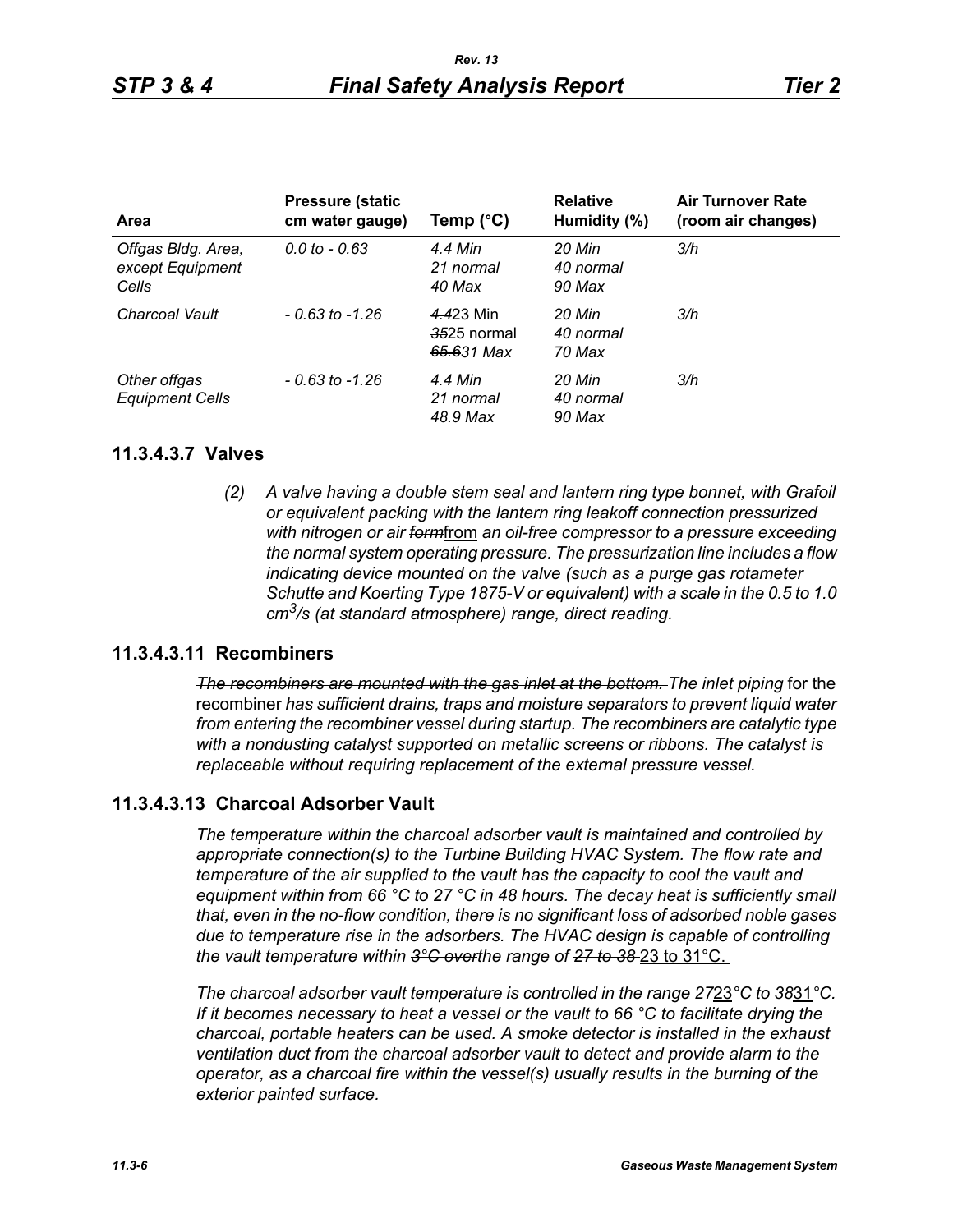## **11.3.5 Other Radioactive Gas Sources**

The following information supplements the existing information in this subsection of the reference ABWR DCD.

> The main condenser mechanical vacuum pumps which is are part of the main condenser evacuation system *is*are described in section 10.4.

## **11.3.11 COL License Information**

#### **11.3.11.1 Compliance with Appendix I to 10 CFR50**

The following supplemental information is provided for COL License Information Item 11.2.

*Compliance with Appendix I to 10 CFR50 numerical guidelines for offsite radiation doses as a result of gaseous or airborne radioactive effluents during normal plant operations, including anticipated operational occurrences is provided in the cost benefit analysis performed in accordance with the NEI topical report for numerical design objectives for 10 CFR50 App I. In accordance with 10 CFR 50.71(e), the FSAR will updated with reference to NEI Topical Report when the information is available.*

*Compliance with numerical guidelines in Appendix I to 10 CFR 50 for offsite radiation doses as a result of gaseous effluents during normal plant operations, including anticipated operational occurrences, is provided in Subsection 12.2.2.2*12.2.2.4*. To demonstrate compliance with Section II, paragraph D of Appendix I, a cost-benefit analysis was performed in accordance with the guidance of Regulatory Guide 1.110. The analysis postulated the addition of one augment of reasonably demonstrated technology to the Gaseous Waste Management System (GWMS). This augment was:*

*the addition of one 3-ton charcoal adsorber to the GWMS.*

*Regulatory Guide 1.110 cost data used to evaluate the augment to the GWMS are summarized in the Table 11.3-5.* 

*The total annual costs associated with implementing the augment to the GWMS and the corresponding benefit-cost ratio are determined using the methodology prescribed in Regulatory Guide 1.110, the cost data provided in Table 11.3-5, and the collective 50 mile total body dose (due to gaseous releases) that is presented in Table 5.4-9 of the STP 3 & 4 Environmental Report. The collective 50 mile total body dose is conservatively considered to be the total dose saved as a result of implementing this augment to the GWMS. The total annual costs of the augment to the GWMS and the associated benefit cost ratio are in Table 11.3-6. These results demonstrate that the total annual cost associated with the augment to the GWMS is substantially larger than the benefit derived from the augment. The cost-benefit numerical analysis, required by 10 CFR 50 Appendix I Section II Paragraph D, demonstrates that the addition of items to the GWMS of reasonably demonstrated technology will not provide a favorable cost benefit. Therefore, the STP 3 & 4 prescribed GWMS meets the numerical guides for dose design objectives.*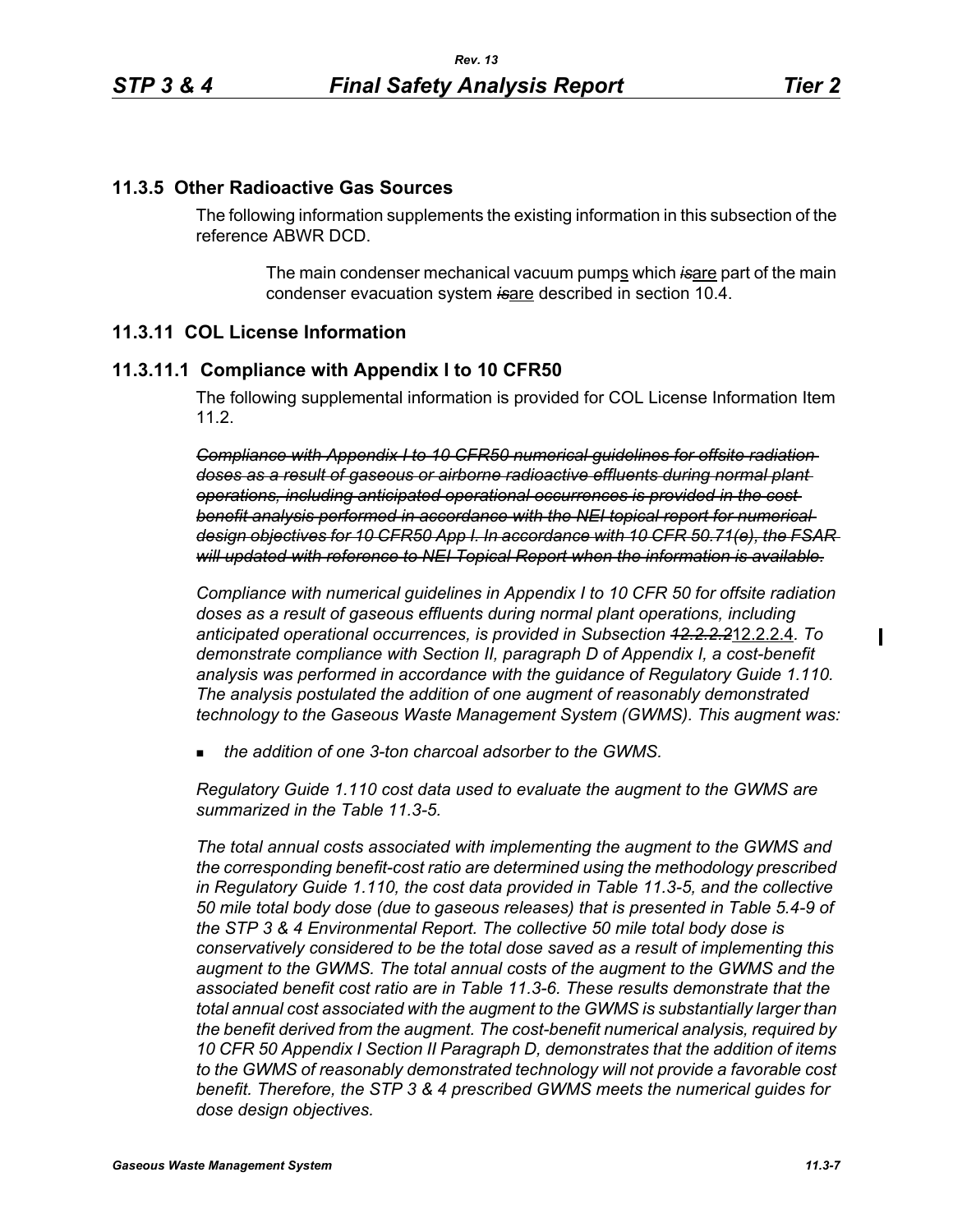## **Table 11.3-2 Offgas System Major Equipment Items**

| Recombiner (Item D005, 2 required, contains preheater, catalyst, and condenser sections) |
|------------------------------------------------------------------------------------------|
| <b>Garbon steel shell</b>                                                                |
| Shell length: approximately 70m                                                          |
| Shell OD: approximately 1.3m                                                             |
| Total unit height: approximately 2.95m                                                   |
| Design pressure: 2.41 MPa                                                                |
| Design temperature: 232 °C                                                               |
| <b>Code of construction: ASME Section VIII, Division 1</b>                               |
| Preheater section                                                                        |
| Shell and tube heat exchanger                                                            |
| Tubes: stainless steel, rolled into stainless steel tube sheet                           |
| Tube-side design pressure: 2.41 MPa                                                      |
| Design temperature: 232 °C                                                               |
| <b>Catalyst section</b>                                                                  |
| Catalyst support: stainless steel                                                        |
| <b>Design temperature: 482 °C</b>                                                        |
| Catalyst: precious metal on ceramic or metal base                                        |
| Offgas condenser section                                                                 |
| Shell and tube heat exchanger                                                            |
| Tubes: stainless steel, rolled into stainless steel tube sheet                           |
| Tube-side design pressure: 2.41 MPa                                                      |
| Design temperature: 482 °C                                                               |
| Gooler condenser (Item B010, 2 required)                                                 |
| Type: Shell and tube heat exchanger carbon steel vessel                                  |
| Shell length: 3.05m                                                                      |
| Shell-side design pressure: 2.41 MPa-                                                    |
| Shell-side design temperature: 0 to 121°C                                                |
| Tubes: stainless steel, welded into stainless tube sheet                                 |
| Tube-side design pressure: 0.69 MPa                                                      |
| Tube-side design temperature: 0 to 65.6 °C                                               |
| <b>Code of construction: TEMA Class C</b>                                                |
| Charcoal adsorbers (Items D012A and D012B-J)                                             |
| Carbon steel vessels filled with activated charcoal: 4500 kg D012A, 13,600 kg D012B J    |
| Height: approximately 10.4m                                                              |
| Outside diameter: approximately 1.2m D012A, 2.1m D012B-J                                 |
| Design pressure: 2.41 MPa                                                                |
| Design temperature: 4.4 to 121°C                                                         |
| Code of construction: ASME Section VIII, Division 1                                      |
| Filter (Item D016, 1 required)                                                           |
| <b>Carbon steel vessel with removable HEPA filter</b>                                    |
| Height (includes legs): approximately 1.8m                                               |
| Outside diameter: approximately 0.61m                                                    |
| Flow: 425 m <sup>3</sup> /h at 2.54 cm H <sub>2</sub> O gauge                            |
| Design pressure: 2.41 MPa                                                                |
| Design temperature: 4.4 to 65.6°C                                                        |
| <b>Code of construction: ASME Section VIII, Division 1</b>                               |
|                                                                                          |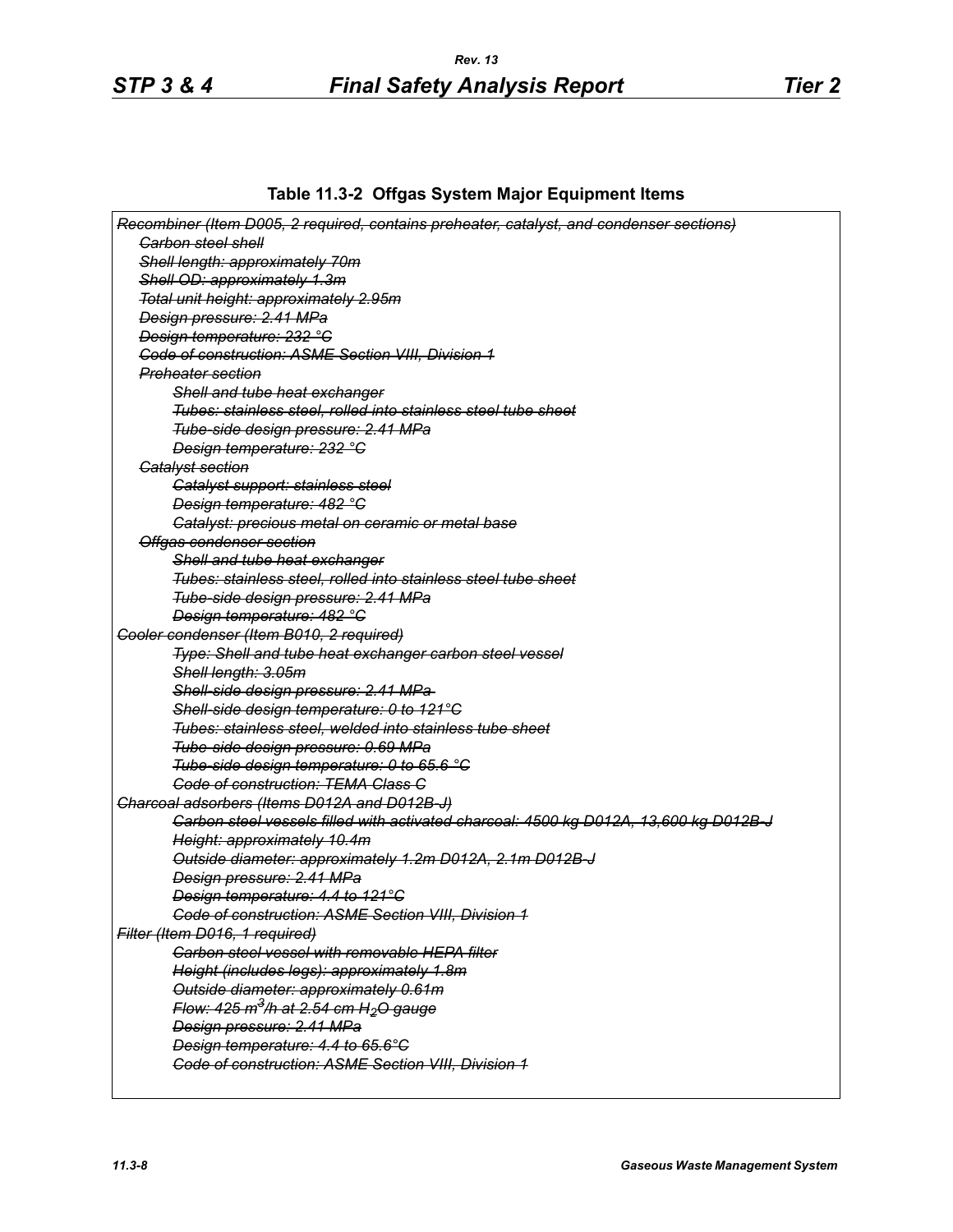# **Table 11.3-2 Offgas System Major Equipment Items (Continued)**

| Preheater                                                                  |
|----------------------------------------------------------------------------|
| Quantity: 2                                                                |
| Type: shell and tube heat exchanger<br>Material: stainless steel vessel    |
| Shell length: approximately 4.5 m                                          |
| Shell OD: approximately 2.0m                                               |
| Shell-side design pressure: 0.96 MPa                                       |
| Shell-side design temperature: 188 °C                                      |
| Tubes: stainless steel, expand and welded into stainless steel tube sheet  |
| Tube-side design pressure: 2.41 MPa                                        |
| Tube-side design temperature: 232 °C                                       |
| Code of construction: ASME B&PVC, Section VIII, and TEMA                   |
| Recombiner                                                                 |
| Quantity: 2                                                                |
| Material: stainless steel vessels                                          |
| Catalyst support: Stainless steel                                          |
| Height (includes legs): approximately 4.0m                                 |
| Outside diameter: approximately 2.5m                                       |
| Design pressure: 2.41 MPa<br>Design temperature: 482 °C                    |
| Catalyst: precious metal on ceramic or metal base                          |
| Code of construction: ASME B&PVC, Section VIII                             |
| Condenser                                                                  |
| Quantity: 2                                                                |
| Type: shell and tube heat exchanger                                        |
| Material: stainless steel vessel                                           |
| Shell length: approximately 5.5m                                           |
| Shell OD: approximately 1.0m                                               |
| Shell-side design pressure: 2.41 MPa                                       |
| Shell-side design temperature: 482 °C                                      |
| Tubes: stainless steel, expand and welded into stainless steel tube sheet  |
| Tube-side design pressure: 1.37 MPa<br>Tube-side design temperature: 70 °C |
| Code of construction: ASME B&PVC, Section VIII, and TEMA                   |
|                                                                            |
| Cooler condenser                                                           |
| Quantity: 2<br>Type: shell and tube heat exchanger                         |
| Material: stainless steel vessel                                           |
| Shell length: approximately 4.0m                                           |
| Shell-side design pressure: 2.41 MPa                                       |
| Shell-side design temperature: 66 °C                                       |
| Tubes: stainless steel, expand and welded into stainless tube sheet        |
| Tube-side design pressure: 1.37 MPa                                        |
| Tube-side design temperature: 70 °C                                        |
| Code of construction: TEMA Class C                                         |
|                                                                            |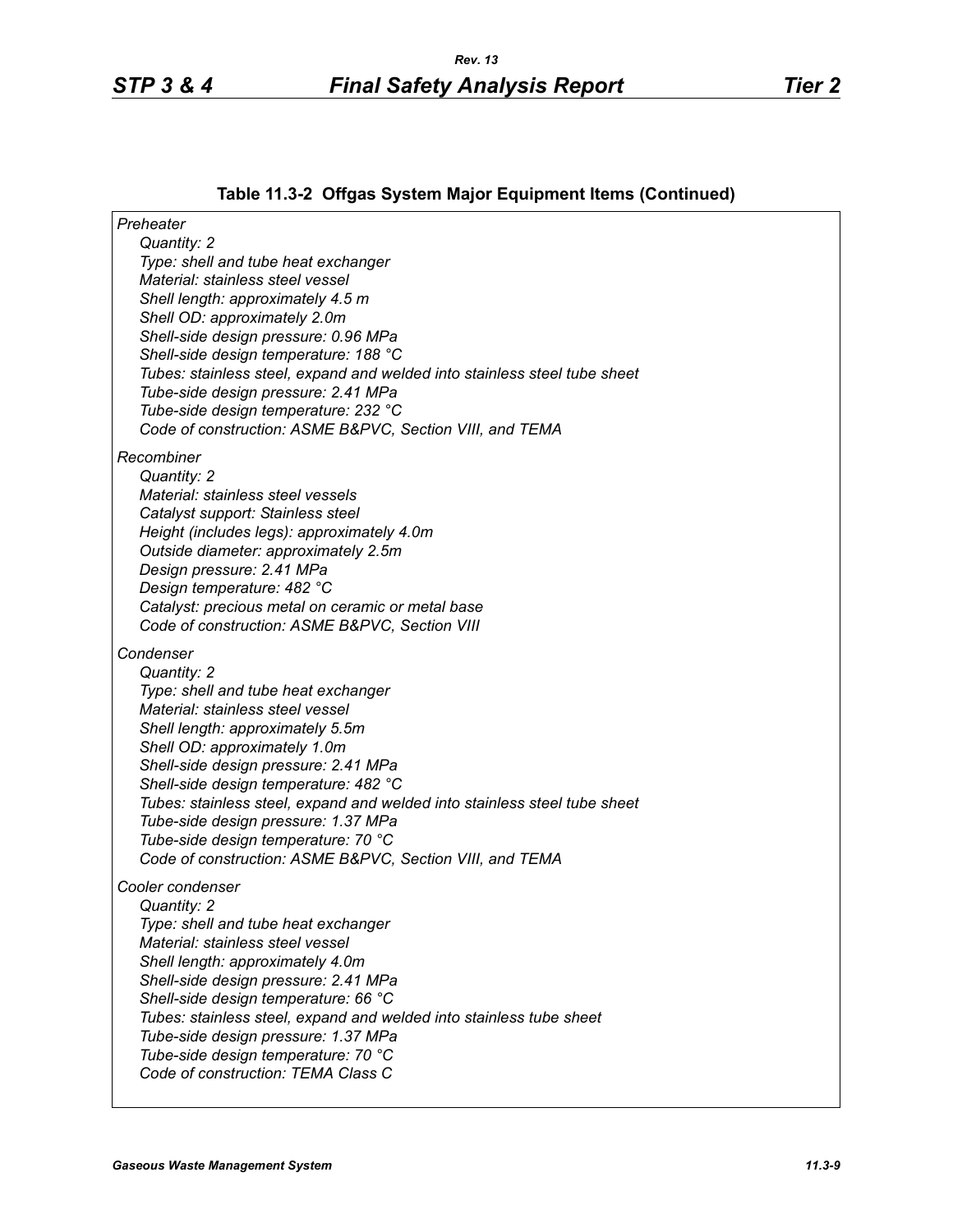## **Table 11.3-2 Offgas System Major Equipment Items (Continued)**

*Charcoal adsorbers Quantity: One Guard Bed, four Charcoal adsorber Material: low carbon steel vessels filled with activated charcoal, one Guard bed of 4,721kg, four Charcoal adsorber of 27,200 kg Height: Guard bed approximately 5.0 m, Charcoal adsorber approximately 15.0 m Outside diameter: Guard bed approximately 2.2 m, Charcoal adsorber approximately 2.5 m Design pressure: 2.41 MPa Design temperature: 121°C Code of construction: ASME Section VIII, Division 1 Filter Quantity: 1 Material: low carbon steel vessel with removable HEPA filter Height (includes legs): approximately 1.5m Outside diameter: approximately 1.0m Flow: 96.4Nm3/h at 250Pa Design pressure: 2.41 MPa Design temperature: 66 °C Code of construction: ASME Section VIII, Division 1 Vacuum pump Quantity: 2 Type: Rotary type Material: Stainless steal casing Height: approximately 1.0 m Width: approximately 1.0m Length: approximately 2.0m Flow: 200 Nm3/h Code of construction: API-610, API-674, API-675, ASME Section VIII, Division 1, or Division 2 Auxiliary: Recirculation water tank, Recirculation water pump (two units), Recirculation water cooler.*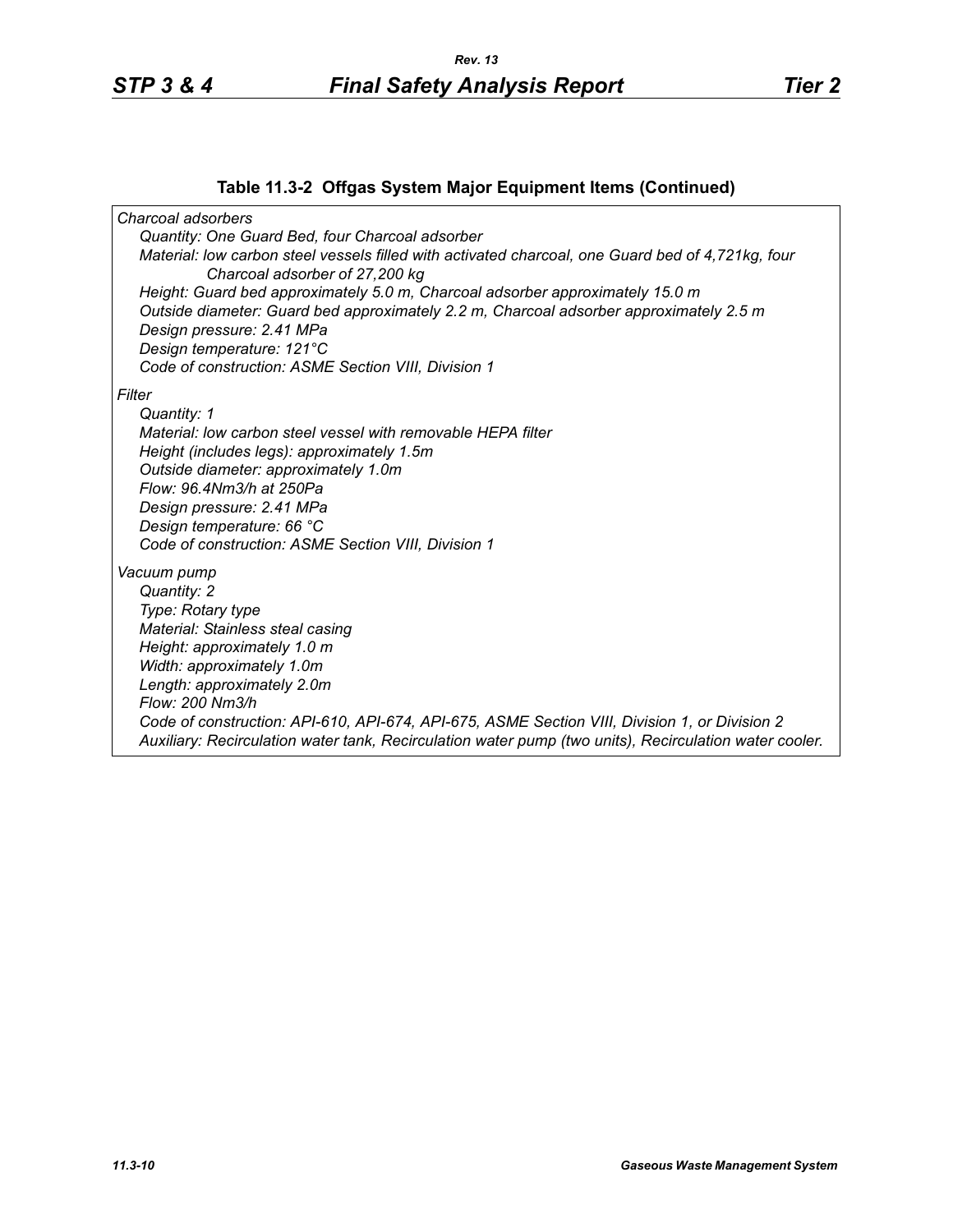| <b>Equipment Item</b>                                | <b>Malfunction</b>                | <b>Consequences</b>                                                                                                                                                                                                                                                                               | <b>Design Precautions</b>                                                                         |
|------------------------------------------------------|-----------------------------------|---------------------------------------------------------------------------------------------------------------------------------------------------------------------------------------------------------------------------------------------------------------------------------------------------|---------------------------------------------------------------------------------------------------|
| Preheater <del>Recombiner</del><br>preheater         | Steam leak                        | <b>Would further dilute</b><br>offgas. Steam<br>consumption would<br>increase.                                                                                                                                                                                                                    | Spare recombiner.                                                                                 |
|                                                      | Low-pressure steam<br>supply      | Recombiner<br>performance would fall<br>off at low-power level,<br>and hydrogen content of<br>recombiner gas<br>discharge would<br>increase eventually to a<br>combustible mixture.                                                                                                               | Low-temperature alarms<br>on preheater exit<br>(catalyst inlet).<br>Downstream $H_2$<br>analyzer. |
| Recombiner catalyst                                  | Catalyst gradually<br>deactivates | Temperature profile<br>changes through<br>catalyst. Eventually,<br>excess $H_2$ would be<br>detected by $H_2$ analyzer<br>or by gas flow meter.<br>Eventually, the gas could<br>become combustible.                                                                                               | Temperature probes in<br>catalyst bed and $H_2$<br>analyzer provided. Spare<br>recombiner.        |
| Condenser Recombiner Cooling water leak<br>condenser |                                   | The coolant<br>(TCWreactor-<br>condensate) would leak<br>to the process gas (shell)<br>side. This would be<br>detected if drain well<br>liquid level increases.<br>Moderate leakage would<br>be of no concern from a<br>process standpoint. (The<br>process condensate<br>drains to the hotwell.) | Drain well high level<br>alarm. Redundant<br>recombiner.                                          |

# **Table 11.3-3 Equipment Malfunction Analysis**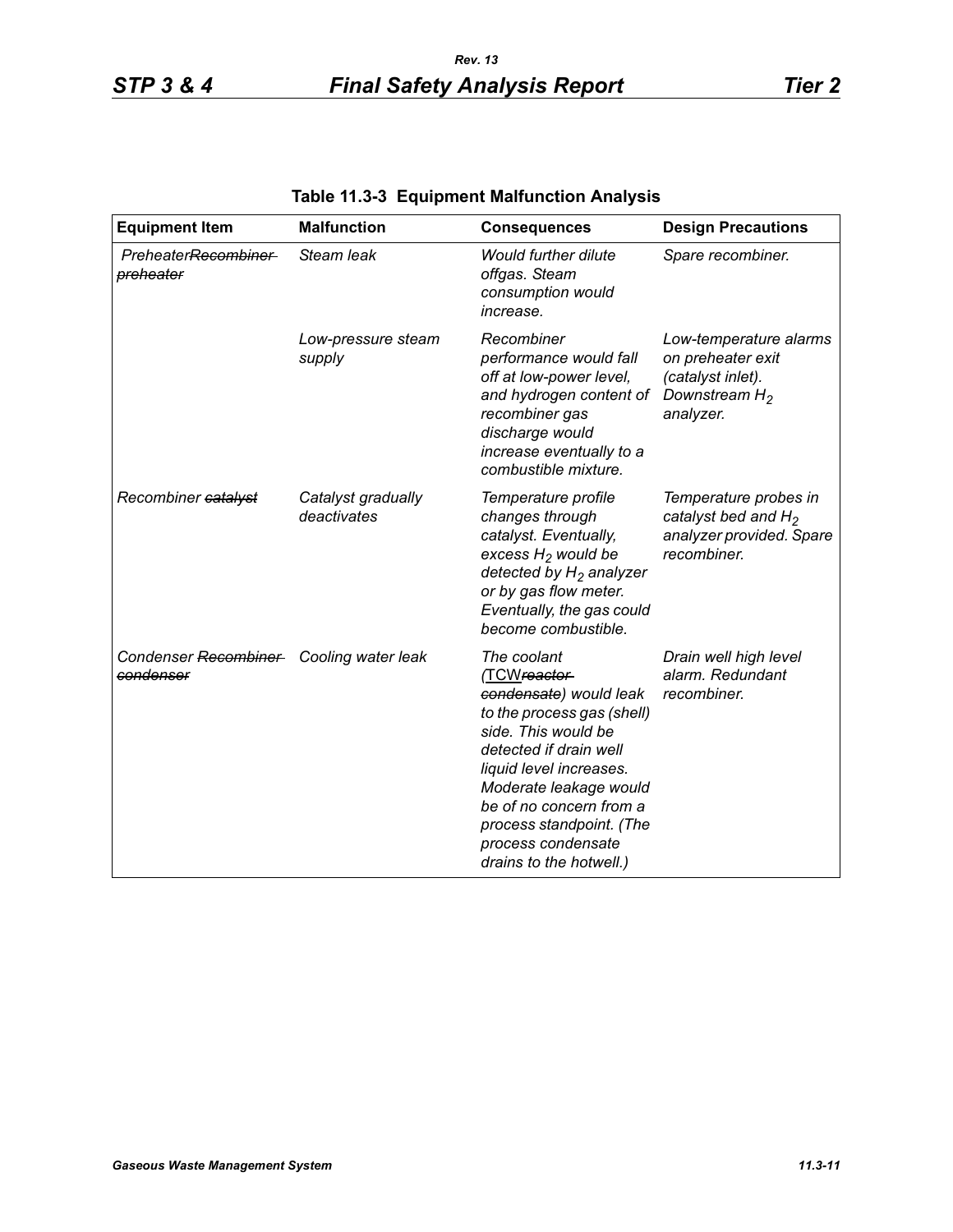| Item                    | <b>Function</b>                      | <b>MPL</b>                   | <b>Normal Range</b>            | <b>Operational</b><br><b>Limits</b> | <b>Sensor Type</b><br>(Qualifications)                           | <b>Scale Range</b><br>(Tolerance)                              | Setpoint/ Alarm                 |
|-------------------------|--------------------------------------|------------------------------|--------------------------------|-------------------------------------|------------------------------------------------------------------|----------------------------------------------------------------|---------------------------------|
| $\mathbf{1}$            | Steam Flow to Final<br>SJAE (*)      | N39-FE005                    | 100-105%                       | 75-115%                             | Superheated Steam<br>$(10 - 254 °C)$<br>$(0 - 4.12 \text{ MPa})$ | $0 - 120%$<br>$(\pm 125 \text{ kg/h})$                         | L 75% Trip<br>AH 110%<br>AL 95% |
| $\overline{2}$          | Not Used                             |                              |                                |                                     |                                                                  |                                                                |                                 |
|                         | Preheater Inlet<br>Pressure          | PT001                        | $-2.0$ kPa                     | N/A                                 | Offgas and Steam<br>$(10-315 °C)$<br>$(-0.1 - 7.24 \text{ MPa})$ | $-100 - 400$ kPa<br>$(\pm 4$ kPa)                              | AH 295 kPa                      |
| $\overline{\mathbf{4}}$ | Air Bleed Pressure                   | PI101                        | $0.69 - 0.87$ MPa              | N/A                                 | Air ( $10 - 65$ °C)<br>$(0 - 1 MPa)$                             | $0 - 1$ MPa<br>(± 0.005 MPa)                                   | N/A                             |
| $\overline{5}$          | Air Bleed Flow -<br>Total $(**)$     | FI102                        | $1.7 - 48.2$ m <sup>3/</sup> h | $1.7 - 105$ m <sup>3</sup> /h       | Air ( $10 - 65$ °C)<br>$(0 - 1 MPa)$                             | $0 - 100$ m <sup>3</sup> /h<br>$(\pm 5 \,\text{m}^3/\text{h})$ | N/A                             |
| 6                       | Air Bleed Flow -<br>Normal (**)      | F1104                        | $1.7 - 2.4$ m <sup>3</sup> /h  | $1.7 \text{ m}^3/h$                 | Air<br>$(10 - 65 °C)$<br>$(0 - 1 m3/h)$                          | $0 - 3.7$ m <sup>3</sup> /h<br>$(\pm 0.17 \text{ m}^3/h)$      | N/A                             |
| $\overline{7}$          | Recombiner Inlet<br>Temp.            | <b>TE004</b>                 | 150 °C                         | $105 - 399 °C$                      | Offgas and Steam<br>$(10 - 482 °C)$<br>$(-0.1 - 2.41 MPa)$       | $0 - 400$ °C ( $\pm$ 5°C) AL 140 °C                            |                                 |
| $\overline{8}$          | Not Used                             |                              |                                |                                     |                                                                  |                                                                |                                 |
|                         | Temperature Profile<br>of Recombiner | <b>TE006</b><br><b>TE007</b> | $150 - 443 °C$                 | 121 - 482 °C (***)                  | Offgas and Steam<br>$(10 - 550 °C)$<br>(-0.1 to 2.41 MPa)        | $0 - 550 °C$<br>$(\pm 7.5$ °C)                                 | AH 443 °C<br>AL 140 °C          |
| 10                      | Not Used                             |                              |                                |                                     |                                                                  |                                                                |                                 |
| 11                      | Offgas Cond. Water   LT009<br>Level  |                              | $< 150$ mm                     | $< 260$ mm                          | Water<br>$(10 - 100 °C)$<br>$(-0.1 - 7.24 \text{ MPa})$          | $0 - 550$ mm<br>$(\pm 5.5$ mm)                                 | AH 245 mm                       |
| 12                      | Offgas Cond. Loop<br>Seal Water Flow | <b>FI008</b>                 | 9 m <sup>3</sup> /h            | $9.35 \text{ m}^3/h$                | Water<br>$(10 - 100 °C)$<br>$(-0.1 - 2.41$ MPa)                  | $0 - 20$ m <sup>3</sup> /h<br>$(\pm 2 \text{ m}^3/\text{h})$   | N/A                             |
| 13                      | Not Used                             |                              |                                |                                     |                                                                  |                                                                |                                 |

*Rev. 13*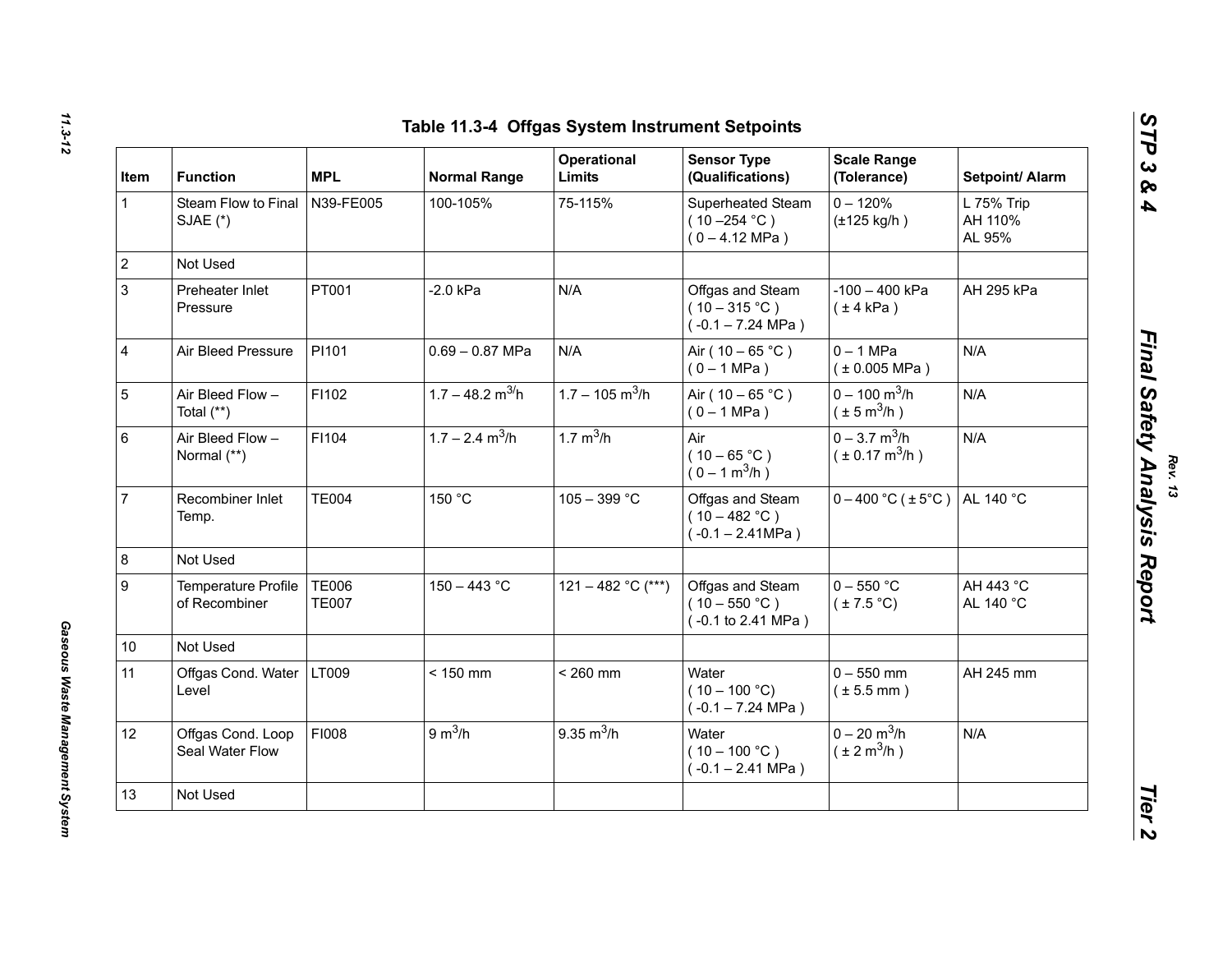| Item | <b>Function</b>                           | <b>MPL</b>                   | <b>Normal Range</b>                    | Operational<br>Limits       | <b>Sensor Type</b><br>(Qualifications)                         | <b>Scale Range</b><br>(Tolerance)           | Setpoint/ Alarm      |
|------|-------------------------------------------|------------------------------|----------------------------------------|-----------------------------|----------------------------------------------------------------|---------------------------------------------|----------------------|
| 14   | Offgas Cond. Exit<br>Temp.                | <b>TE011</b>                 | < 55 °C                                | N/A                         | Offgas<br>$(10 - 100^{\circ}C)$<br>$(-0.1 - 7.24 \text{ MPa})$ | $0 - 100^{\circ}$ C (±2°C)                  | N/A                  |
| 15   | Hydrogen Analyzer                         | P91-<br>H2E010<br>H2E011     | $0 - 0.1\%$ by V.<br>$0 - 1.0\%$ by V. | $0 - 4\%$ by V.             | Offgas<br>$(10 - 100 °C)$<br>(-0.1 to 7.24 MPa)                | $0 - 4\%$ by V.<br>$(± 0.15\%$ by V.)       | AH 2% by V.          |
| 16   | Air Bleed - Inlet at<br>Cooler Cond. (**) | F1104                        | $0 - 1.7$ m <sup>3</sup> /h            | $0 - 3.4$ m <sup>3</sup> /h | Air<br>$(10 - 65 °C)$<br>(0 to 1 MPa)                          | $0 - 3.4 m3/h$<br>$(\pm 0.3 \text{ m}^3/h)$ | N/A                  |
| 17   | Cooler Cond. Exit<br>Temp.                | <b>TE013</b>                 | $10 - 20 °C$                           | N/A                         | Offgas<br>$(0 - 66 °C)$<br>$(-0.1 - 7.24 \text{ MPa})$         | $0 - 50$ °C<br>$(\pm 1^{\circ}C)$           | N/A                  |
| 18   | Charcoal Adsorber<br>Inlet Press.         | PT022                        | -14.7 kPa                              | N/A                         | Offgas<br>$(0 - 66 °C)$<br>$(-0.1 - 7.24 \text{ MPa})$         | -100 - 200 kPa<br>(±0.002 MPa)              | N/A                  |
| 19   | Charcoal Adsorber<br>Diff. Press.         | DPT024                       | $0.002 - 0.02$ MPa                     | 0.027 MPa                   | Offgas<br>$(4 - 121 °C)$<br>$(-0.1 - 7.24$ MPa)                | $0 - 30$ kPa<br>(± 0.15 kPa)                | AH 0.02 MPa          |
| 20   | Charcoal Adsorber<br>Vessel Temperature   | <b>TE025</b><br><b>TE028</b> | $27^{\circ}$ C                         | $22 - 32 °C$                | Offgas<br>$(4 - 121 °C)$<br>$(-0.1 - 7.24 \text{ MPa})$        | $0 - 150$ °C<br>$(\pm 5^{\circ}C)$          | AH 60 °C             |
| 21   | Charcoal Adsorber<br>Vault Temp. Control  | <b>TE031</b>                 | $24 - 30 °C$                           | $23 - 31 °C$                | <b>Ambient Air</b><br>$(0 - 50 °C)$                            | $0 - 50$ °C<br>(±0.5 °C)                    | 27 °C                |
| 22   | Charcoal Vault Inlet<br>Water Level       | LS023                        | $0 - 1 m$                              | $0.05 - 1.5$ m              | Water<br>$(4 - 100 °C)$<br>$(-0.1 - 7.24 \text{ MPa})$         | $0 - 1.5 m$<br>$(* 0.01 m)$                 | AH 1.2 m AL 0.1 m    |
| 23   | Charcoal Vault Exit<br>Temperature        | <b>TE032</b>                 | N/A                                    | $4 - 31$ °C                 | Ambient Air<br>$(0 - 50 °C)$                                   | $0 - 50$ °C<br>$(\pm 0.5^{\circ}C)$         | AH 30 °C<br>AL 23 °C |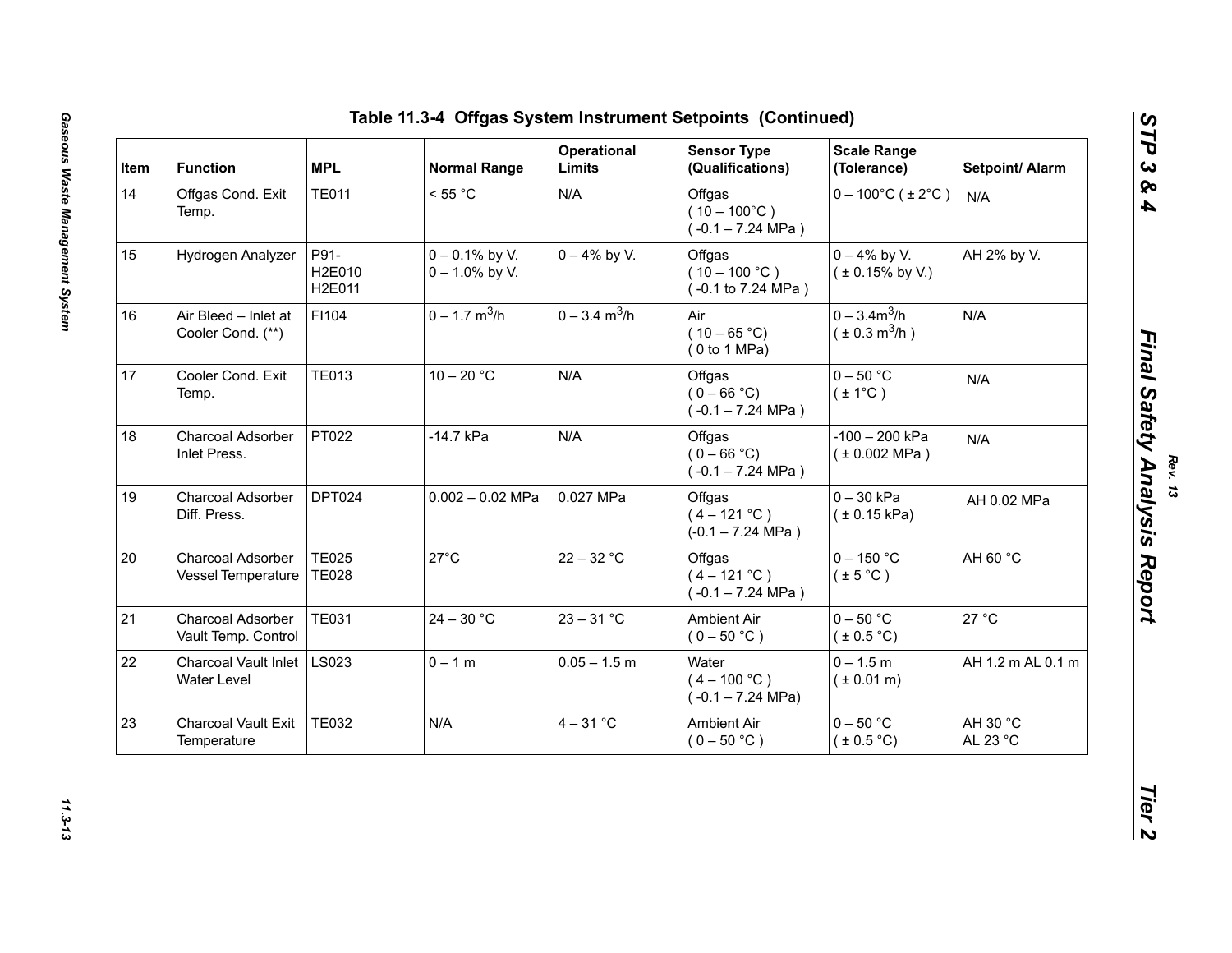| Item | <b>Function</b>                          | <b>MPL</b>     | <b>Normal Range</b>                                                                                                                                 | Operational<br>Limits | <b>Sensor Type</b><br>(Qualifications)                  | <b>Scale Range</b><br>(Tolerance)                                                                                                      | Setpoint/ Alarm                                  |
|------|------------------------------------------|----------------|-----------------------------------------------------------------------------------------------------------------------------------------------------|-----------------------|---------------------------------------------------------|----------------------------------------------------------------------------------------------------------------------------------------|--------------------------------------------------|
| 24   | After Filter<br>Differential<br>Pressure | <b>DPT029</b>  | $50 - 250$ Pa                                                                                                                                       | 1.0 kPa               | Offgas<br>$(0 - 121 °C)$<br>$(-0.1 - 7.24 \text{ MPa})$ | $0 - 5$ kPa<br>(± 0.032 kPa)                                                                                                           | AH 0.9kPa                                        |
| 25   | Process Flow (**)                        | FT020<br>FT021 | $10 - 20$ m <sup>3</sup> /h                                                                                                                         | $0 - 96.4 m3/h$       | Offgas<br>$(0 - 121 °C)$<br>$(-0.1 - 7.24 \text{ MPa})$ | Narrow Range:<br>$0 - 50$ m $3/h$<br>$(\pm 0.75 \text{ m}^3/h)$<br>Wide Range:<br>$0 - 100 \text{ m}^3/h$<br>$(\pm 1.5 \text{ m}^3/h)$ | AL 10 $m^3/h$<br>AH 40 $m^3/h$<br>AHH 80 $m^3/h$ |
|      |                                          |                | * Based on Full Power Flow of 5000 kg/hr steam<br>** Flow is at Standard Atmosphere<br>*** Operational Limit for standby recombiner is 160 – 300°C. |                       |                                                         |                                                                                                                                        |                                                  |
|      |                                          |                |                                                                                                                                                     |                       |                                                         |                                                                                                                                        |                                                  |
|      |                                          |                |                                                                                                                                                     |                       |                                                         |                                                                                                                                        |                                                  |
|      |                                          |                |                                                                                                                                                     |                       |                                                         |                                                                                                                                        |                                                  |
|      |                                          |                |                                                                                                                                                     |                       |                                                         |                                                                                                                                        |                                                  |
|      |                                          |                |                                                                                                                                                     |                       |                                                         |                                                                                                                                        |                                                  |
|      |                                          |                |                                                                                                                                                     |                       |                                                         |                                                                                                                                        |                                                  |
|      |                                          |                |                                                                                                                                                     |                       |                                                         |                                                                                                                                        |                                                  |
|      |                                          |                |                                                                                                                                                     |                       |                                                         |                                                                                                                                        |                                                  |
|      |                                          |                |                                                                                                                                                     |                       |                                                         |                                                                                                                                        |                                                  |
|      |                                          |                |                                                                                                                                                     |                       |                                                         |                                                                                                                                        |                                                  |
|      |                                          |                |                                                                                                                                                     |                       |                                                         |                                                                                                                                        |                                                  |
|      |                                          |                |                                                                                                                                                     |                       |                                                         |                                                                                                                                        |                                                  |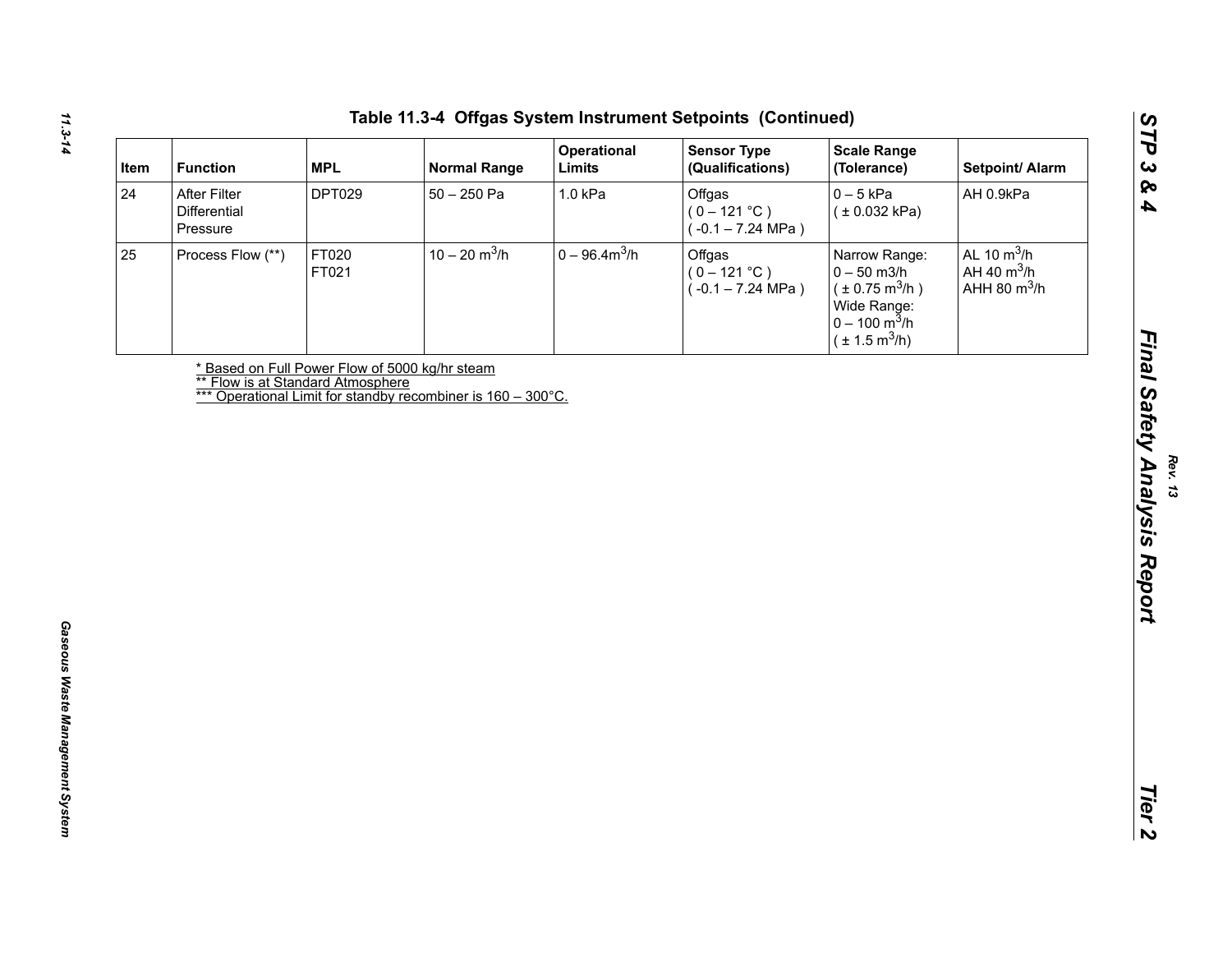## **Table 11.3-5 REGULATORY GUIDE 1.110 COST DATA (1) (Costs are in 1000s of 1975 Dollars)**

| <b>Cost-Benefit Parameter</b>                     | <b>3-Ton Charcoal Adsorber</b> |
|---------------------------------------------------|--------------------------------|
| Equipment and Material Direct Cost <sup>(2)</sup> | 53                             |
| Direct Labor Cost (DLC) <sup>(2)</sup>            | 14                             |
| Labor Cost Correction Factor (LCCF) (3)           |                                |
| Annual Operating Cost (AOC)                       | Negligible                     |
| Annual Maintenance Cost (AMC)                     | Negligible                     |
| Notes:                                            |                                |

- $(1)$  All costs are on a per unit basis.
- (2) Equipment and Material Direct Costs and Direct Labor Costs are from Table A-1 of Regulatory Guide 1.110.
- (3) The Labor Cost Correction Factors are from Table A-4 of Regulatory Guide 1.110. The lowest LCCF is chosen which maximizes the benefit.
- (4) The Annual Operating Costs are from Table A-2 of Regulatory Guide 1.110.
- (5) The Annual Maintenance Costs are from Table A-3 of Regulatory Guide 1.110.